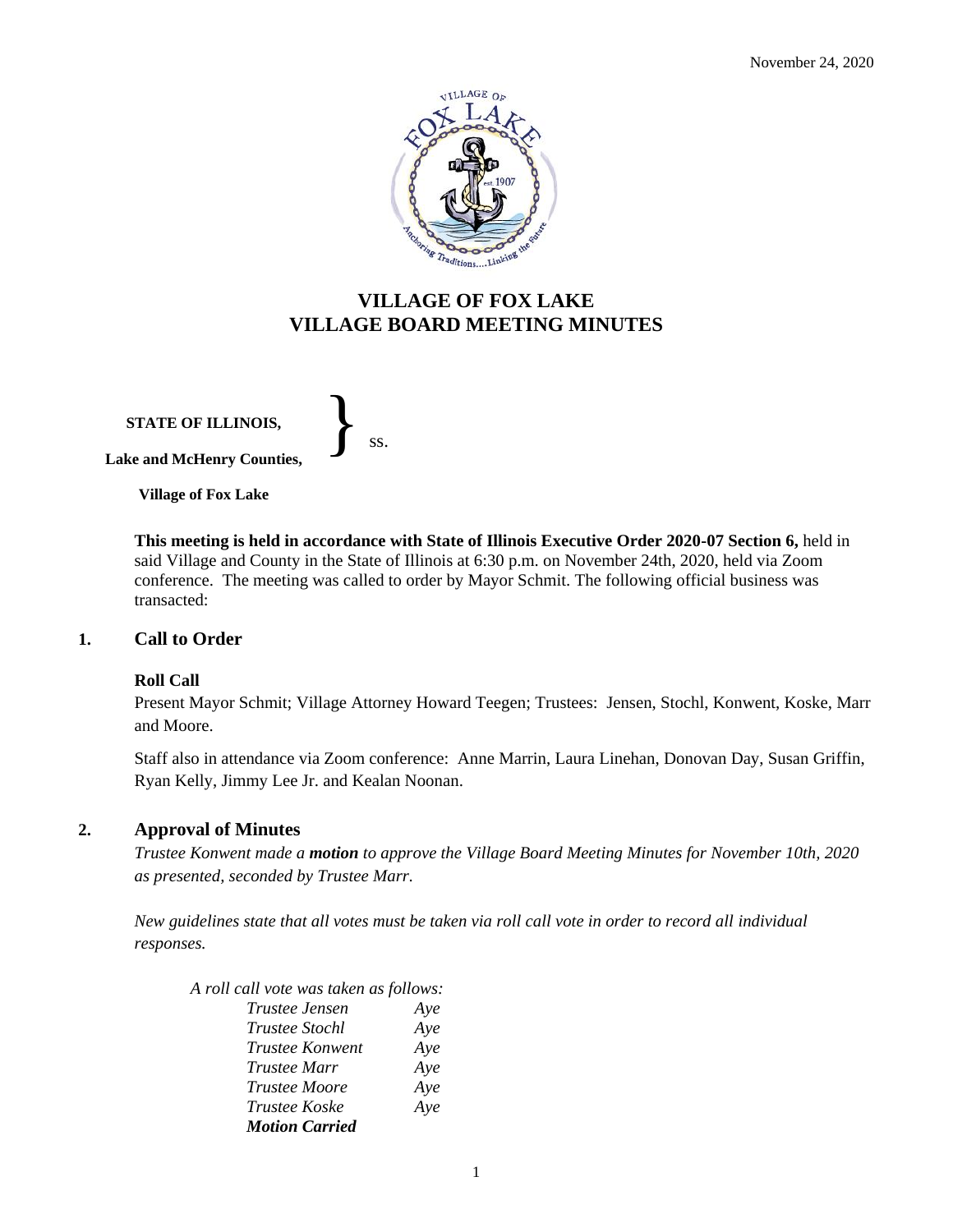#### **3. Approval of the Warrant**

*Trustee Marr made a motion to approve the Expenditures/Warrants/Transfers for November 24th, 2020 in the amount of \$517,115.04, Seconded by Trustee Koske.*

*Trustee Jensen asked about the expense labeled as 'Demolition at Bright Oaks'. Anne said this is cost to get the demolition process started. Anne also reminded the board of a payment to Kennedy Construction in the amount of \$19,600, which was approved at the last Board Meeting.*

| A roll call vote was taken as follows: |     |
|----------------------------------------|-----|
| Trustee Jensen                         | Aye |
| <i>Trustee Stochl</i>                  | Aye |
| Trustee Konwent                        | Aye |
| <i>Trustee Marr</i>                    | Aye |
| <i>Trustee Moore</i>                   | Aye |
| Trustee Koske                          | Aye |
| <b>Motion Carried</b>                  |     |

**4. Special Business (Appointments, Swearing In Ceremonies, Proclamations)** *There is none.*

## **5. Village President's Report**

#### **A. Covid Update**

*Mayor Schmit said he attends 3-4 meetings a week with various Covid Task Forces. The big fear is, with two big holidays coming up, there will be a big surge about 10-14 days after the holidays. He urges residents to take proper precautions.* 

#### **B. Discussion of IEPA Loan**

*Originally, to get the loan, the Village was to create an ordinance with a cost of living increase, along with a 2% increase. The Village no longer has to do that. Mayor said the Village should be in good shape. The Village will also be receiving user fees from the approximately 100 new units on the north end.*

#### **6. Village Administrator's Report**

#### **A. Health Insurance Update**

*In 2016, the Village voted to participate in the NSCBS which is a cooperative that shops the market for the best insurance pricing. This year, the Village will have Blue Cross Blue Shield for medical insurance coverage. HMO will have a 0.4% increase and the PPO will have a 6% increase. There was an agreement made with the Police Department, so they are on the same insurance plan as Village employees. Additional benefits offered through BCBS are vision, dental, flex and dependent care. Employees have to opportunity to opt out of coverage. About twenty employees opt out annually. The start date of this new coverage is January 1, 2021. There will be no budget impact.* 

#### **7. Village Attorney Report**

*Howard Teegen said that all Phase 2 Interconnect easements are done and at the Recorders office. He expects them back in about 30 days. The Village has also closed on the property adjacent to the Tall Oaks plant. This property was acquired instead of taking only the easement.*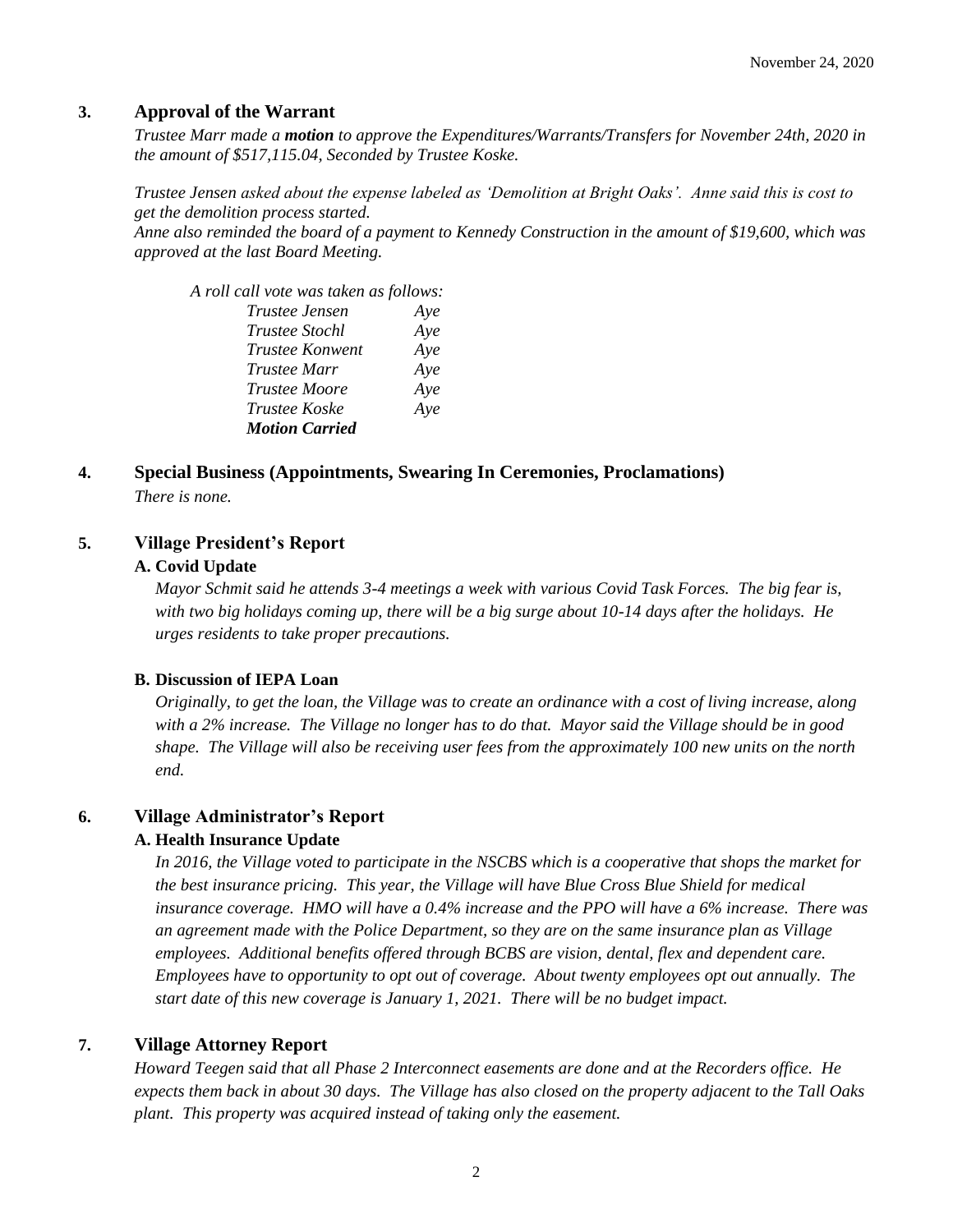## **8. Village Treasurer's Report**

*Susan said she continues to monitor sales tax and possible Covid impacts. Regular sales tax is up half a percent compared to the same period last year (2020 fiscal year ending April 30th, 2020). Susan said staff is doing a good job watching expenditures, keeping them minimal. The Village will be receiving a check for \$442K from Lake County for the CARES Act. These funds cover PPE and Covid related expenditures like First Responders time, PPE equipment and sanitizers. The CARES Act monies came from the Federal government, who distributed funds to the counties. Fox Lake received CARES act fund from Lake County. Mayor Schmit said Congressman Schneider and Illinois Senator Bush were instrumental in getting public safety monies for all of Lake County. Trustee Marr gave 'hats off' to Mayor Schmit as well, for all his efforts in getting funds for the Village.* 

*Trustee Jensen asked if there is an extra police pension fund payment due. Anne said the Village is still required to pay into the fund. Susan added there is an actuarial valuation that requires property tax to cover the recommended contribution.* 

## **9. Preliminary Audience Comments (on Agenda Items Only)**

*There are none.* 

## **10. Motion to Recess to Committee of the Whole Meeting**

*Trustee Konwent made a motion to recess to the Committee of the Whole, seconded by Trustee Jensen.* 

*A roll call vote was taken as follows:* 

| Trustee Jensen        | Aye |
|-----------------------|-----|
| <i>Trustee Stochl</i> | Aye |
| Trustee Konwent       | Aye |
| Trustee Marr          | Aye |
| <b>Trustee Moore</b>  | Aye |
| <i>Trustee Koske</i>  | Aye |
| <b>Motion Carried</b> |     |

## **A. Strategic Planning Team Reports**

#### **1. Strategic Planning Team Reports Attached**

*Laura Linehan said there is already 10 sign ups for "Call with Santa", which launched on social media at 3pm today. The Village is seeking volunteers to be Santa on the phone calls. Please reach out to Laura if anyone is willing to volunteer.* 

## **11. New Business**

**A. Resolution 2020-R-59: A Resolution Accepting the Bid and Awarding the Contract for Construction of Phase II of the Village of Fox Lake North-South Water and Sewer Interconnect Project to Trine Construction Corp. of West Chicago, Illinois**

*The Village is awarding the Phase 2 Interconnect contract to Trine Construction Corporation in the amount of \$10,700,004.50. Mayor said the Village is still waiting on loan authorization, but things are moving along well.* 

**B. Resolution 2020-R-60: A Resolution Authorizing the Mayor to Sign and Approve a Memorandum of Agreement Extending the 12-Hour Shift Schedule Provisions of the Collective Bargaining Agreement Between the Village of Fox Lake and the Illinois Fraternal Order of Police Labor Council, Fox Lake Fraternal Order of Police Lodge No. 90 for the Period through April 30, 2021**

*Mayor said this has worked out well for everyone involved. When the contract is up, it will be renegotiated at that time.*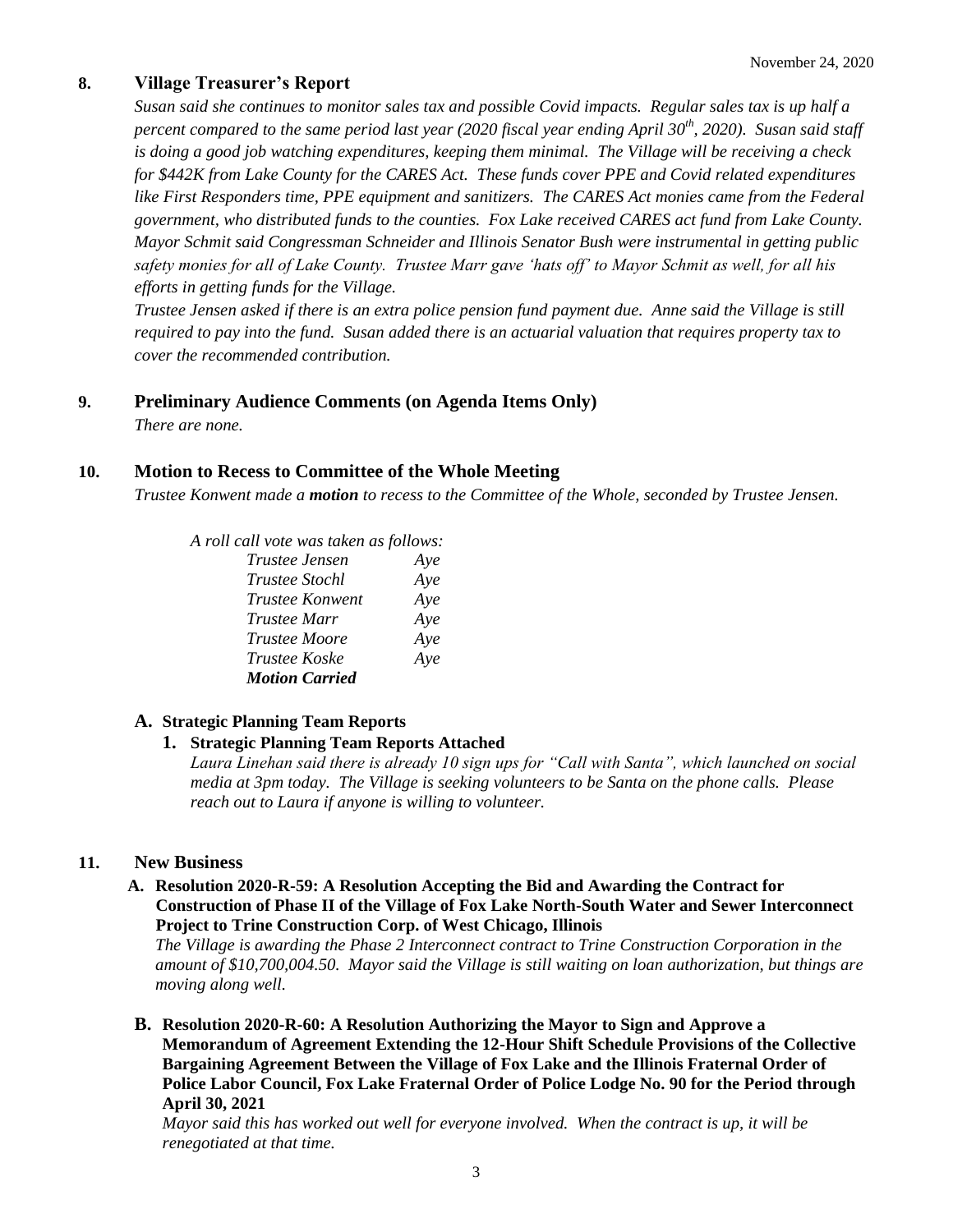**C. Resolution 2020-R-61: A Resolution Authorizing the Mayor of the Village of Fox Lake to Sign All IEPA Loan Documentation as it Relates to Phase II of the Village of Fox Lake North-South Water and Sewer Interconnect Project**

*This will allow the Mayor to sign Phase 2 Interconnect loan authorization documentation once it comes back from the IEPA.*

**D. Resolution 2020-R-62: A Resolution Authorizing the Mayor and Village Clerk to Sign and Approve the Proposal Submitted by Alliant/Mesirow Insurance Services for 2020 – 2021 Workers Compensation and Liability Insurance Renewal with ICRMT**

*Authorizing Mayor to sign the Workers Compensation and Liability insurance renewal.* 

- **E. Resolution 2020-R-63: A Resolution Authorizing the Execution of a Cable Television Franchise Agreement by and between the Village of Fox Lake and Comcast of Illinois XII, L.P.** 
	- **1. Public Hearing Regarding Comcast Agreement Renewal** *Mayor Schmit opened the public hearing and asked for question from audience. There were none.*

## **2. Discussion of Comcast Agreement Renewal**

*The Village has decided to renew the contract for 5 years. Trustee Stochl asked how much service the Village getting for free. Anne said only police and 911 service are using the free service hook up. She is looking at numerous other locations for cable connections. Anne will investigate costs and then determine if it is worth it to do the digging and hook ups. The digging will cost a lot of money. Village Hall and Lakefront Park are the only two locations that are for sure getting hook up connections. The other areas will need to be resurveyed.*

*There were no additional comments or questions, and Mayor Schmit closed the Public Hearing.*

#### **F. Resolution 2020-R-64: A Resolution Approving An Intergovernmental Agreement Between Certain Lake County Taxing Districts to Participate in Opposing Property Tax Exemption Application**

*The Village of Fox Lake would lose 11.2% of taxes. Timber Oaks is asking to be declared non-forprofit. The Village would lose \$43,679 each year. Legal fees to oppose will be \$5,600.*

**G. Ordinance 2020-24: An Ordinance Providing for the Levy of Taxes for the Village of Fox Lake, Lake and McHenry Counties, State of Illinois, for Collection in the Fiscal Year Beginning May 1, 2020 and Ending April 30, 2021. (First Reading)**

*CPI is 2.3% this year. There have been small amounts of new construction in Lake County, didn't make much difference. There is 3% for levy itself, which is under the Truth in Taxation amount of 5%. If the Village overstates the amount of the levy, the County will come back saying the Village overstated, and it will need to revisit. If the Village were to understate the levy, the County won't let the Village go back and adjust the amount. Because of this, it is in the Village's best interest to overstate instead of understating the levy percentage. There is an increase in police pension from 889K to 897K. The Village will still need to contribute couple hundred thousand dollars in Fiscal Year 2022 to cover the recommended contribution. The 3% results in only \$76,785 new dollars starting in Fiscal Year starting May 1st , 2021.*

*Mayor Schmit asked if the police pension will be fully funded by 2040. Susan Griffin said it will be 90% funded. Anne said there is discussion about moving it back to 2050. Currently, the police pension is about 72% funded, which has the Village in better shape than most municipalities.*

## **H. A Motion to Approve the Raffle License Request from Jeeps on the Run to Conduct a Raffle to Raise Money for the Toys for Tots Run, supporting USMC and to Waive the Bond Requirement**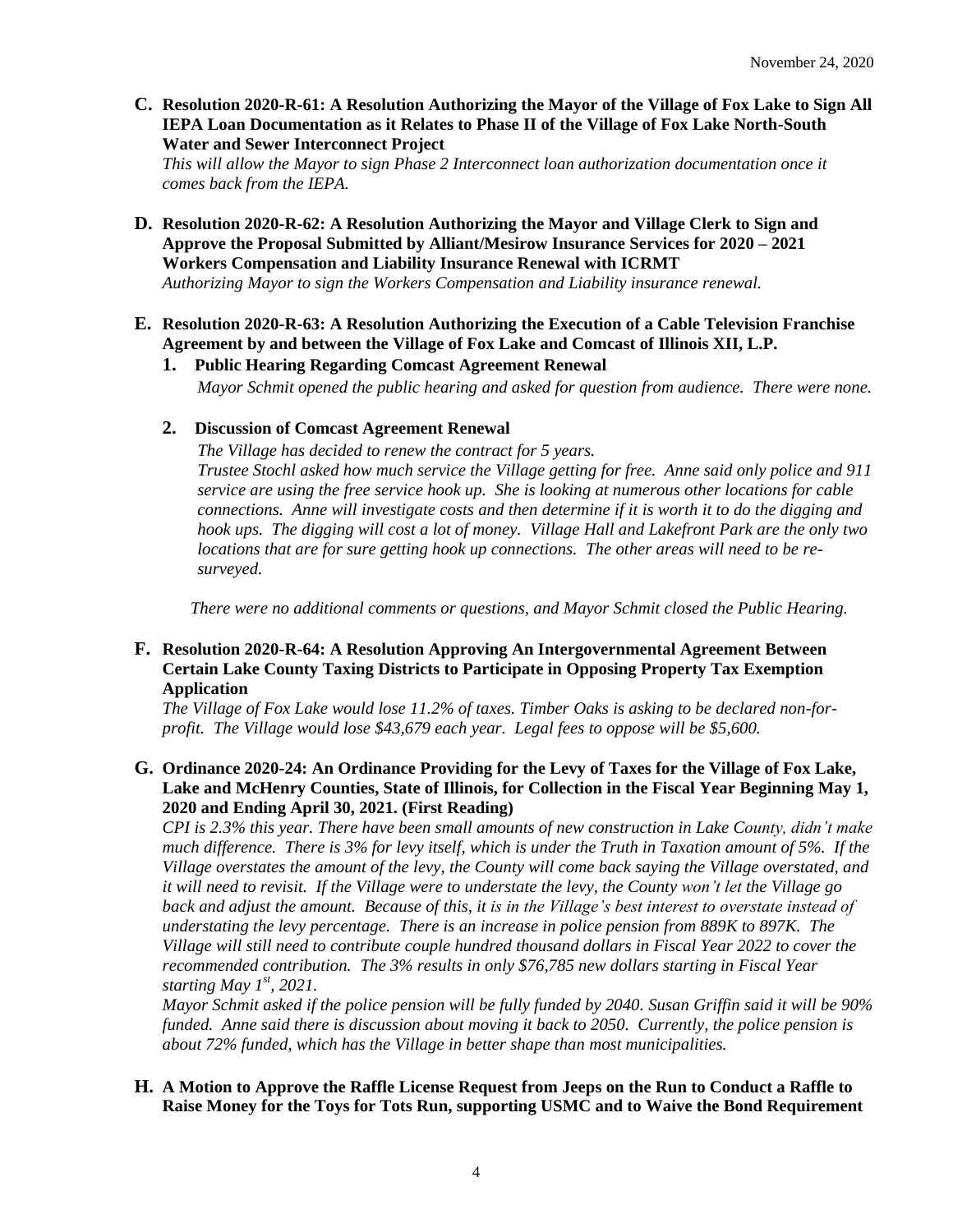*This is a gig event for the Village as well as Toys for Tots for the marines. Everything will take place outside. Trustee Jensen asked if there will be police escorts for the Jeeps because there were so many last year. Chief Lee said there will be support provided.* 

## **I. A Motion to Approve the 2021 Village Board Meeting Calendar**

*By law, this calendar must be published. Village Board Meetings will take place every second and fourth Tuesday of the month, except for the second Tuesday in December.* 

## **J. A Motion to Accept a Master Equity Lease Agreement with Enterprise Fleet Management**

*Enterprise ordered two too many vehicles of this type. Availability is on a first come, first serve basis. Chief Lee said opportunity came along and offers a way to save money and reduce capital spend. The police department orders from Ford and these two vehicles are the same police Explorers they'd order otherwise. If they don't get these cars, there won't be another purchase until 2021. The police department has fallen behind in its purchase cycle and they are down two cars. It is starting to get more critical to get them into service. Pricing is still through the same process of a state bid. Financing will be over four years. After four years, the vehicles will have residual value that will result in a check back to Village or back to police to purchase new fleet. The cars being replaced now are seven years old, with around 100K miles on them.* 

*Howard said to remove this item, Motion C3, from the Consent Agenda and vote on two separate items. One to waive the bidding process and a second that allows Chief Lee to sign quotes, which give exact specs of the vehicles and lease terms.*

*Trustee Stochl said he had brought this up last year, but he thought Motor Fleet was handling purchase of new vehicles. Chief Lee said all the vehicle data is collected by the Motor Fleet, but they haven't been part of the purchasing process since a few years back. Chief Lee isn't aware of any protocol requiring him to go through Motor Fleet, and he has staff to do the work. Kealan Noonan said Motor Fleet gathers information about the vehicles and they give recommendations about maintenance, cost effectiveness and purchasing opinions. Trustee Stochl believes the Motor Fleet is looking more into cost effectiveness for the Village. He is more comfortable running this type of thing through the Motor Pool and he doesn't think future rental of these vehicles is a good idea.* 

*A representative from Enterprise said these aren't rental cars; the Village will own them. The Village will own the equity and keep the vehicles as long as they want and sell when want. Leasing is only the funding structure. It's more of a financing set up versus a lease. The rep said when it comes to managing cut offs, this is something he hopes to help with in the future. One short notice, he couldn't come up with a formal presentation on the process but would be happy to answer any questions. Trustee Stochl said he would like to see a better presentation at a different date.* 

## **12. Old Business**

*There is none.* 

**13. Motion to Adjourn from Committee of the Whole and Reconvene Village Board Meeting** *Trustee Koske made a motion to adjourn from Committee of the Whole and reconvene Village Board Meeting, seconded by Trustee Jensen. All were in favor. Motion carried.* 

*A roll call vote was taken as follows:* 

| Trustee Jensen        | Aye |
|-----------------------|-----|
| <i>Trustee Stochl</i> | Aye |
| Trustee Konwent       | Aye |
| <i>Trustee Marr</i>   | Aye |
| Trustee Moore         | Aye |
| Trustee Koske         | Aye |
| <b>Motion Carried</b> |     |
|                       |     |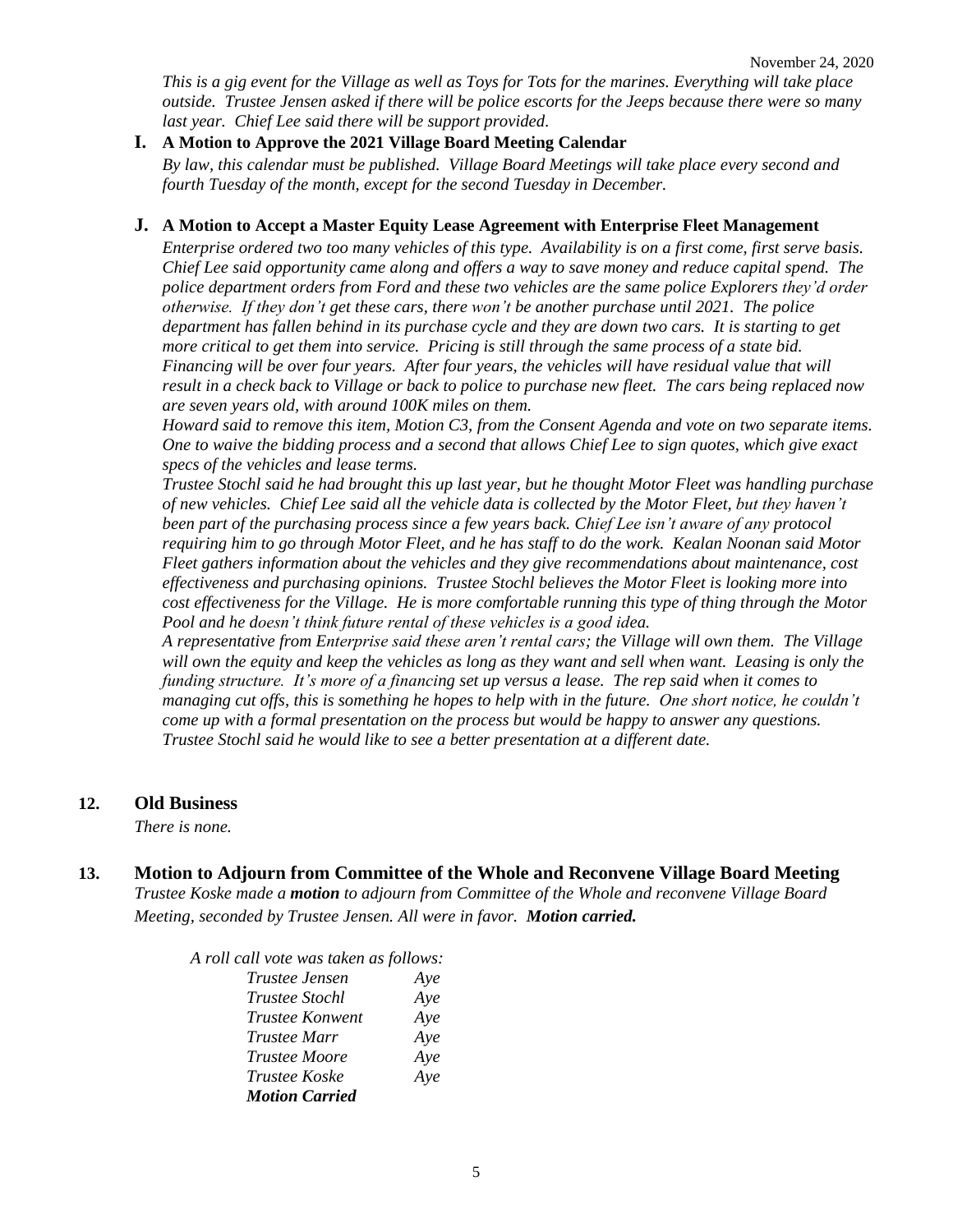### **14. Items to be Removed from Consent Agenda**

Motion C-3: A Motion to Accept a Master Equity Lease Agreement with Enterprise Fleet Management

#### **15. Consent Agenda**

All items listed on the Consent Agenda are routine by the Village Board and will be enacted by one motion. There will be no separate discussion of these items unless a Trustee so requests, in which event the item will be removed from the general order of business and considered under the Approval of Exceptions.

## **A. Resolutions**

- 1. Resolution 2020-R-59: A Resolution Accepting the Bid and Awarding the Contract for Construction of Phase II of the Village of Fox Lake North-South Water and Sewer Interconnect Project to Trine Construction Corp. of West Chicago, Illinois
- 2. Resolution 2020-R-60: A Resolution Authorizing the Mayor to Sign and Approve a Memorandum of Agreement Extending the 12-Hour Shift Schedule Provisions of the Collective Bargaining Agreement Between the Village of Fox Lake and the Illinois Fraternal Order of Police Labor Council, Fox Lake Fraternal Order of Police Lodge No. 90 for the Period through April 30, 2021
- 3. Resolution 2020-R-61: A Resolution Authorizing the Mayor of the Village of Fox Lake to Sign All IEPA Loan Documentation as it Relates to Phase II of the Village of Fox Lake North-South Water and Sewer Interconnect Project
- 4. Resolution 2020-R-62: A Resolution Authorizing the Mayor and Village Clerk to Sign and Approve the Proposal Submitted by Alliant/Mesirow Insurance Services for 2020 – 2021 Workers Compensation and Liability Insurance Renewal with ICRMT
- 5. Resolution 2020-R-64: A Resolution Approving An Intergovernmental Agreement Between Certain Lake County Taxing Districts to Participate in Opposing Property Tax Exemption Application

#### **B. Ordinances**

*There are none.*

#### **C. Motions**

- 1. A Motion to Approve the Raffle License Request from Jeeps on the Run to Conduct a Raffle to Raise Money for the Toys for Tots Run, supporting USMC and to Waive the Bond Requirement
- 2. A Motion to Approve the 2021 Village Board Meeting Calendar

*Trustee Jensen made a motion to move that items, Resolutions A 1-5, and Motions C 1-2 be established as the Consent Agenda for this meeting by unanimous vote, seconded by Trustee Konwent.*

*A roll call vote was taken as follows:* 

| Trustee Jensen        | Aye |
|-----------------------|-----|
| <i>Trustee Stochl</i> | Aye |
| Trustee Konwent       | Aye |
| <i>Trustee Marr</i>   | Aye |
| <i>Trustee Moore</i>  | Aye |
| Trustee Koske         | Aye |
| <b>Motion Carried</b> |     |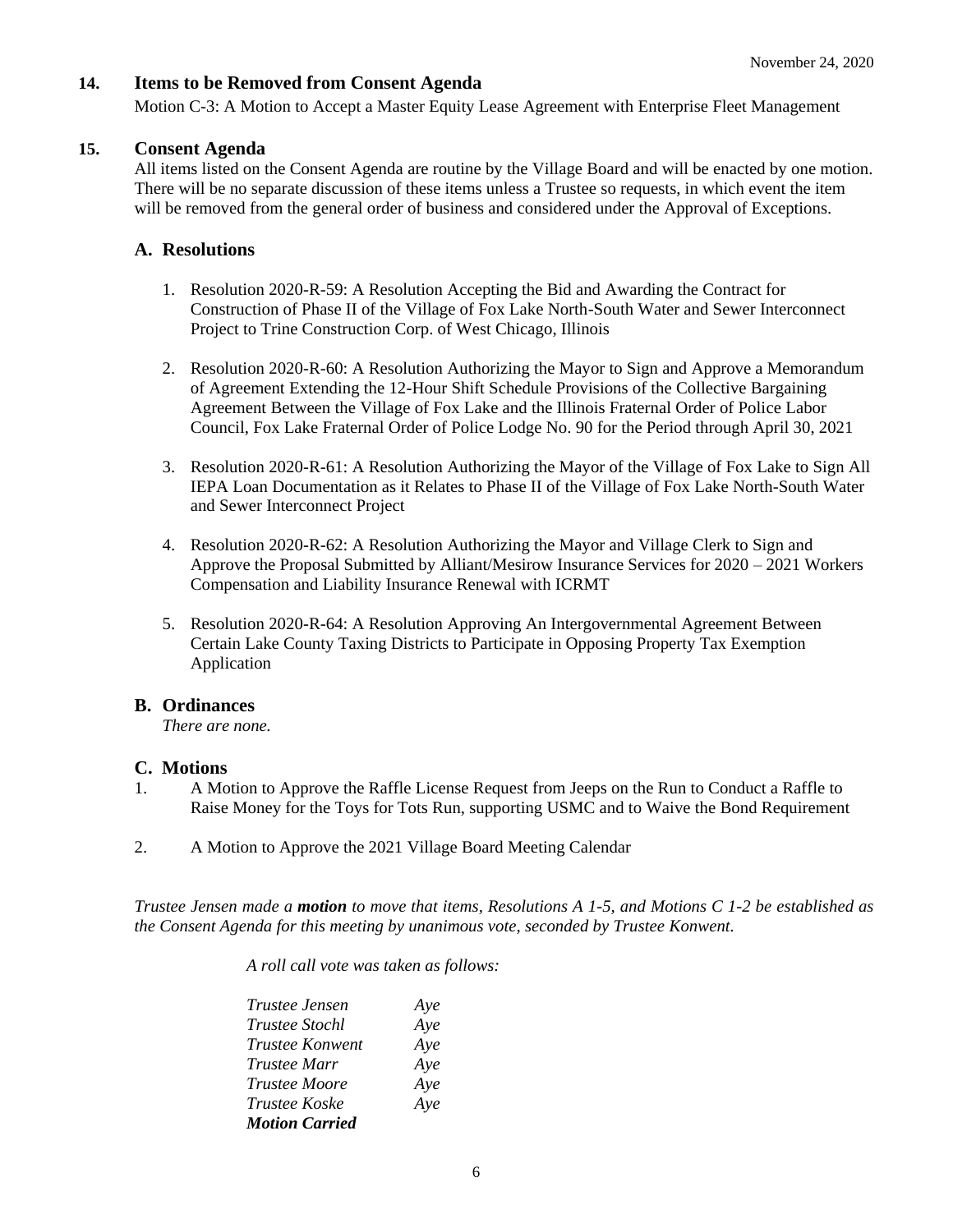*Trustee Konwent made a motion that the consent agenda as established by the prior motion be passed, seconded by Trustee Jensen.*

*A roll call vote was taken as follows:* 

| Trustee Jensen        | Ave |
|-----------------------|-----|
| <i>Trustee Stochl</i> | Aye |
| Trustee Konwent       | Aye |
| Trustee Marr          | Aye |
| <i>Trustee Moore</i>  | Aye |
| <i>Trustee Koske</i>  | Aye |
| <b>Motion Carried</b> |     |

#### **16. Approval of Exceptions**

*Trustee Koske made a motion to waive the bids for the purchasing of vehicles for the Fox Lake Police Department, seconded by Trustee Marr.*

*A roll call vote was taken as follows:* 

| Trustee Jensen         | Aye |
|------------------------|-----|
| <i>Trustee Stochl</i>  | Aye |
| <b>Trustee Konwent</b> | Aye |
| <i>Trustee Marr</i>    | Aye |
| <i>Trustee Moore</i>   | Aye |
| Trustee Koske          | Aye |
| <b>Motion Carried</b>  |     |

*Trustee Marr made a motion to allow the Chief of Police to sign a lease agreement with Enterprise FM Trust in the form of Enterprise's Fleet Management Agreement to allow for period purchases of six vehicles for Police Department Use and further allow Chief of Police to sign open end lease rate quotes and other necessary documents for these specific police vehicles, seconded by Trustee Konwent.*

*A roll call vote was taken as follows:* 

| Trustee Jensen         | Aye |
|------------------------|-----|
| <i>Trustee Stochl</i>  | Aye |
| <b>Trustee Konwent</b> | Aye |
| Trustee Marr           | Aye |
| <i>Trustee Moore</i>   | Aye |
| <i>Trustee Koske</i>   | Aye |
| <b>Motion Carried</b>  |     |

#### **17. For the Good of the Order**

*Mayor Schmit said his email has been hacked. Some people received emails from the Mayor, asking to help him with a task.* 

*Santa House – Mayor explained that government mandates should be followed. He sent Ken documentation about the guidelines and he understood. Santa can't be in the house and there can't be more than ten people. Santa will be masked. Families will wait in cars and hand sanitizer will be available. There have been extensive conversations with the Health Department and the insurance company to protect the Village's interest. Trustee Koske said a priority is to keep the children safe. Mayor said that Santa will be behind the sleigh and there will be no contact. The Village has a copy of 'Santa Claus' insurance.* 

*Mayor asked for any further comments and there were none.*